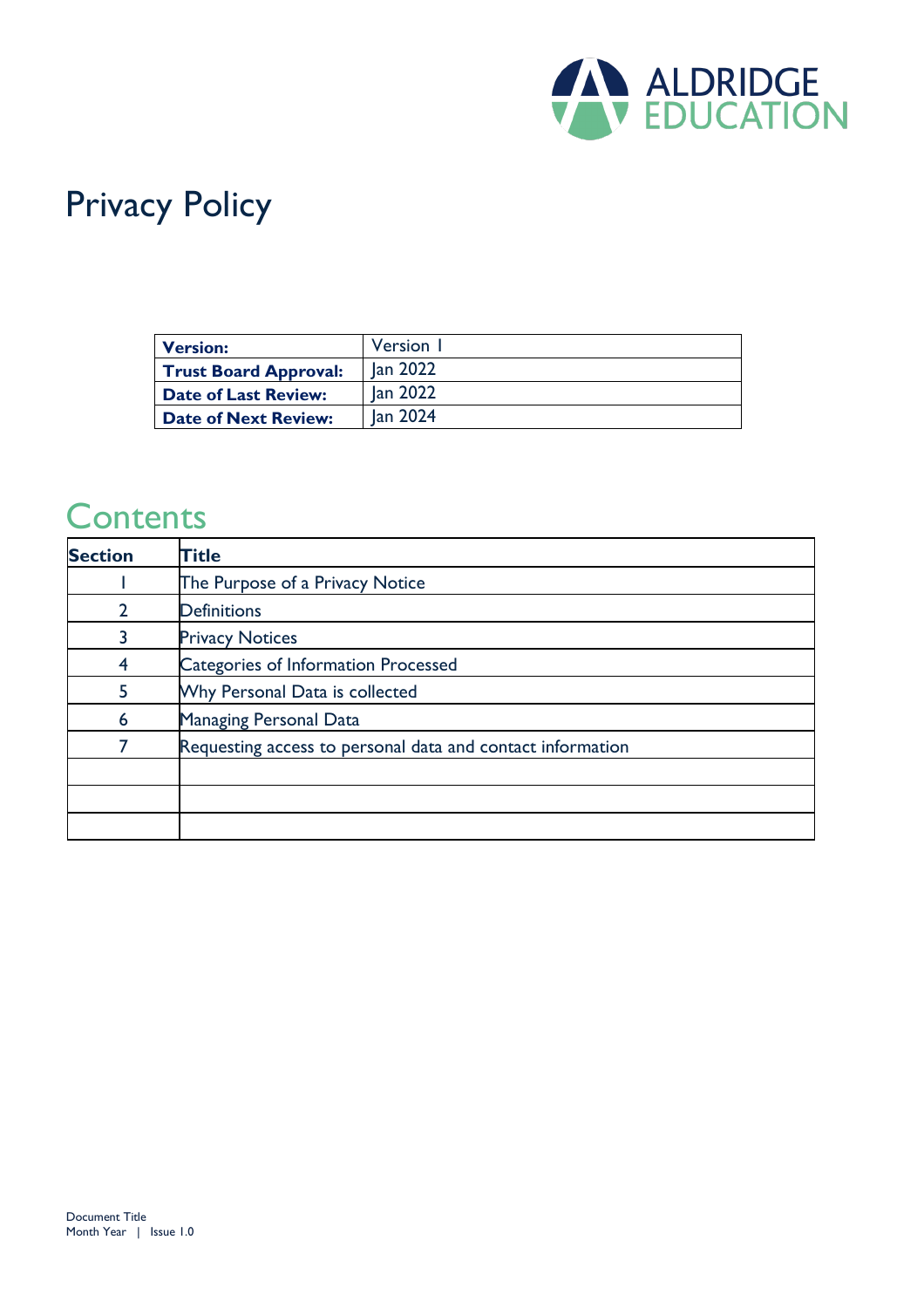

# 1. The Purpose of a Privacy Notice

The Data Protection Act (2018) sets out in UK law the legal framework with which education settings must comply when they process personal data.

Providing accessible information to individuals about the use of their personal information (data) is a key element of their legal right to transparency as set out in the UK General Data Protection Regulation (UK GDPR).

Data Controllers and Data Processors are responsible for providing this information. All education settings are classed as data controllers and may also be data processors in their own right and, as such, they have a duty to inform pupils, staff and parents (known as Data Subjects) on how they process the data that is within their control.

### 2. Definitions

- Data controller The organisation which (either alone or in common with other people) determines the purpose for which, and the way in which data are processed.
- Data Processor A person or organisation processing data on behalf of, and on the orders of, a controller
- Data Subject the person about whom you are processing data.
- Data Protection Officer/Lead (DPO/DPL) an officer of the School / Trust who is responsible for data protection issues within the School / Trust.
- Personal Data any information which, on its own or in conjunction with other information available to a data controller, can identify a data subject.

Some personal data is classed as being part of a special category and, if you control or process special category data, you need an additional reason to process the data. UK GDPR specifically defines 'special category' as data relating to:

- o racial or ethnic origin
- o political opinions
- o religious or philosophical beliefs
- o trade-union membership
- o health or sex life
- o data relating to criminal offences is also afforded similar special protection.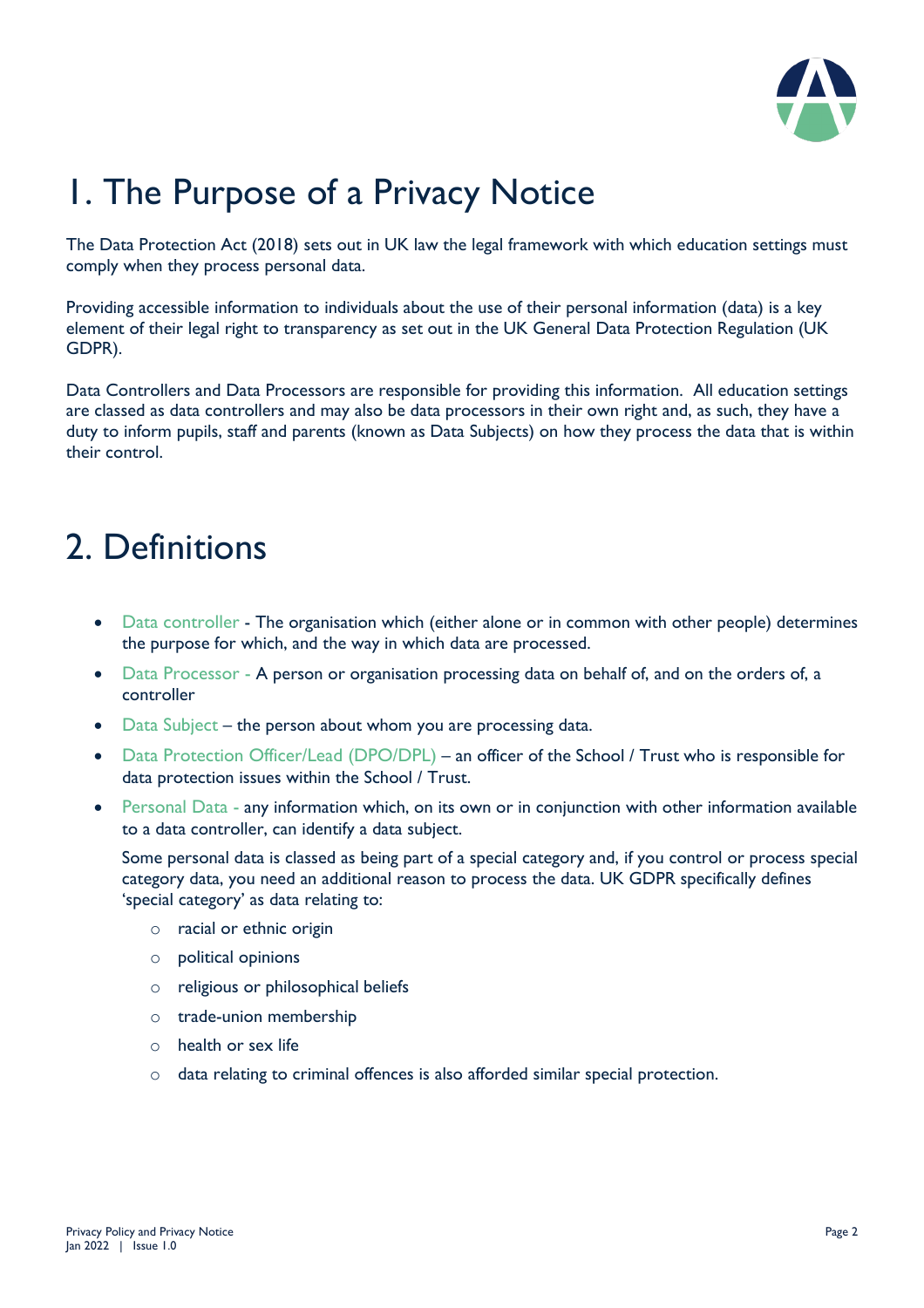

For the purposes of data protection legislation, the terms 'process', 'processed' or 'processing' apply to any activity involving the personal data, such as:

- collecting
- storing
- sharing
- destroying

### 3. Privacy Notice

The Trust's Privacy Notice will contain the following sections:

- who the Data Controller and Data Processors are
- the categories of data collected / processed
- why the data is collected (purpose)
- how the data is used (processed)
- the lawful basis for processing the data
- how and where the data is stored, how long for, and how security is ensured
- who / which organisations data is shared with and why
- what those organisations will do with the data
- the individual's rights over their data (including right of access) and how they can exercise them
- contact details for the data protection lead (for queries)
- contact details for the Information Commissioner's Office in the event the data subject wishes to make a complaint

### 4. Categories of Information Processed

Our Schools and Trust will process many individual data items for our pupils and / or staff members. Under UK GDPR, we are expected to be transparent about which of the categories of information that we process. Individual data items can be extremely detailed and are unlikely to be used in isolation. We will therefore aim to group data items together into data item groups and / or group into overarching themes. The most workable groups identified include:

- admissions
- attainment
- attendance
- **behaviour**
- exclusions
- personal identifiers, contacts and pupil characteristics
- identity management/authentication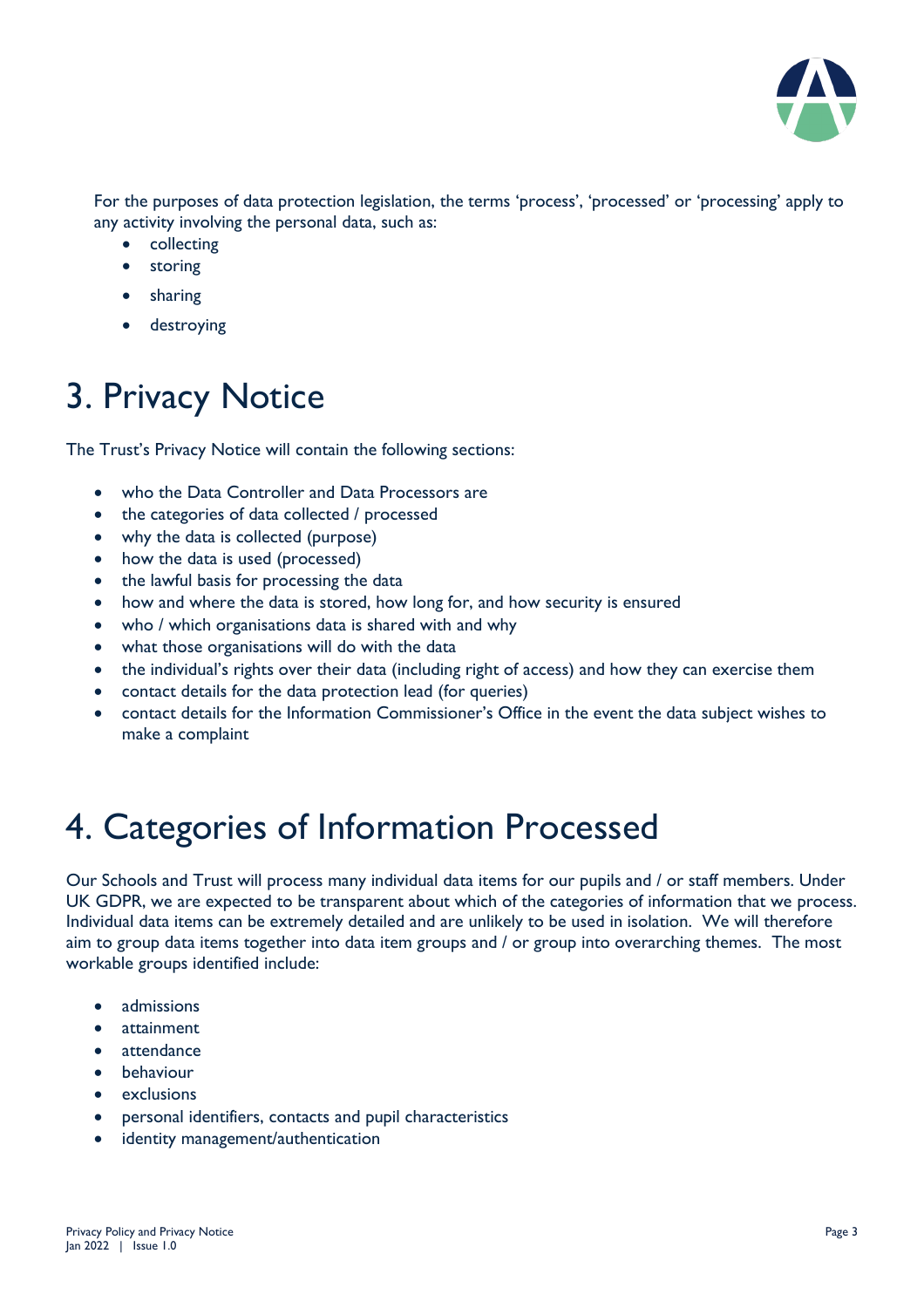

### 5. Why Personal Data is collected

As an educational organisation we will need to collect individual pupil / staff data for several reasons. This is contained in our Privacy Notices. Our Privacy Notices will include the purpose of the processing as well as the lawful basis for processing.

## 6. Managing Personal Data

#### Collecting Personal Data

The Trust's Privacy Notice will explain how we collect information regarding our children/pupils/learners and staff members. For example:

- registration forms
- medication forms
- Common Transfer Files from previous schools
- Staff contract information
- Child protection plans

The School / Trust will make it clear whether data collected is:

- Mandatory
- Voluntary
- Essential for operational use such as parental contact information

#### Storing Personal Data

To comply with data protection legislation, we have defined our individual data retention and data security policies. Some data may ned to be kept for a minimum period for legal purposes.

#### Who Data is Shared with

We will list instances of routine data sharing. This is data shared on a regular basis. Instances of one-off transfers or ad-hoc requests will not be listed, although we will only do so where there is a lawful reason to share data.

#### Why is Data Shared

We will explain why we routinely share information with a list of the named recipients, list the reasons for sharing and the relevant legislation that allows the sharing of the data. As a Trust of Schools, we are the data